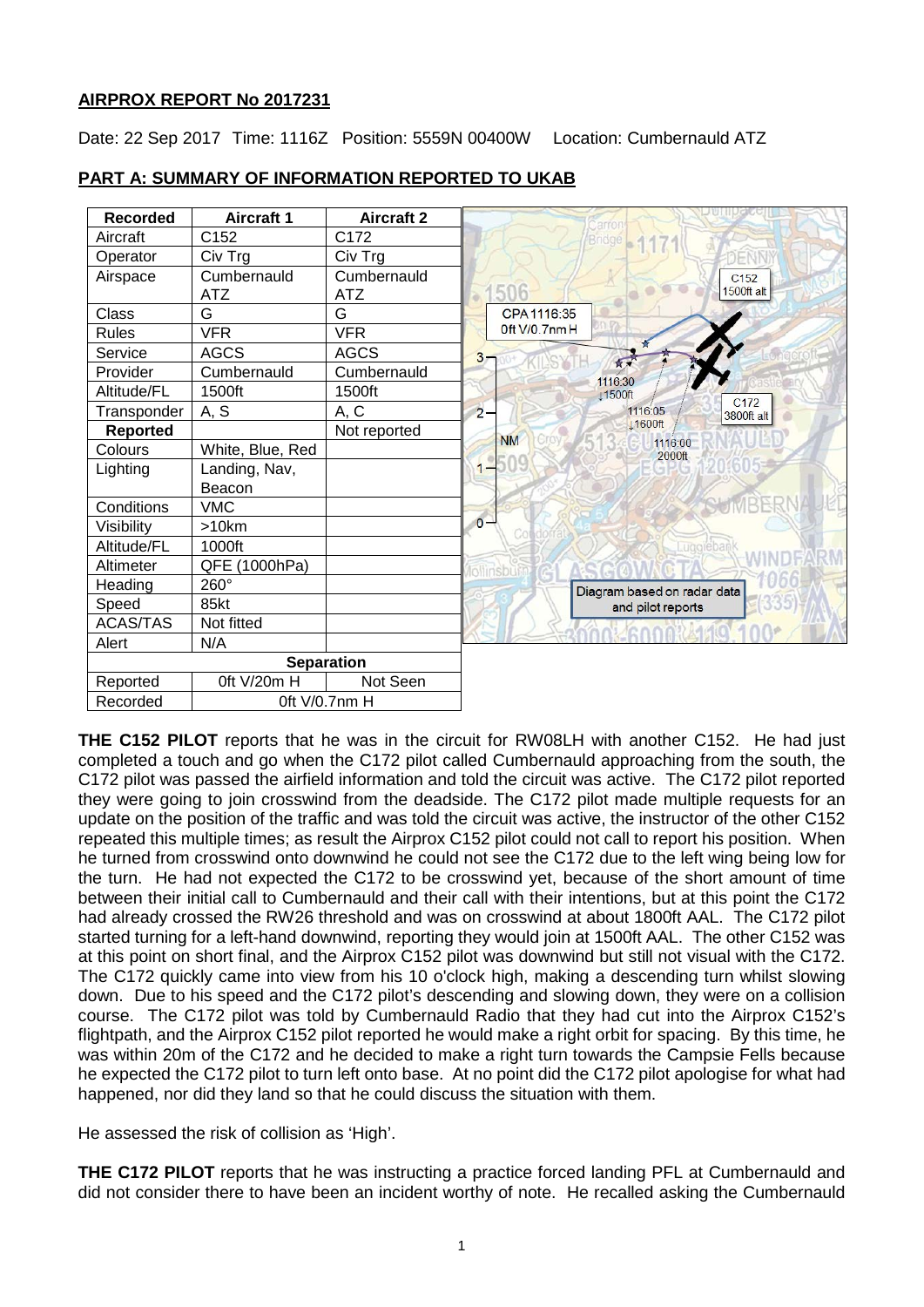radio operator if there was any other traffic in the circuit because he wanted to practice a PFL with his student. He was waiting for an answer about if there was any other traffic in the circuit and, if there was, what their position would be in the circuit. Instead he got an aggressive answer that "the circuit is active"; and that 3 times. With that answer he was not able to do anything so, with a very good lookout before he started his PFL, he reported "high left hand downwind for a glide in". At that moment he was well above circuit altitude (1500ft AGL). During the descent he had a good lookout, but he did not see any other aircraft in the circuit. If there were radio call's he still was not able to refer this to the position of another aircraft. After his first touch-and-go he flew 3 more circuits without hearing anything on the radio.

#### **Factual Background**

The weather at Glasgow was recorded as follows:

METAR EGPF 221050Z AUTO 11009KT 9999 -RA BKN022 BKN029 BKN039 CB 13/11 Q1013 METAR EGPF 221120Z AUTO 12011KT 100V170 8000 -RA BKN020 BKN025 TCU 13/11 Q1013

#### **Analysis and Investigation**

#### **CAA ATSI**

The Airprox was reported by the pilot of a C152 as a result of the aircraft coming into proximity with a C172 in the visual circuit for RW08 left hand at Cumbernauld. Both aircraft were in receipt of an Air/Ground Service from Cumbernauld at the time of the Airprox. It should be noted that recording of R/T at Cumbernauld is achieved using a voice activated system and, as such, the R/T recording could not be fully matched to the area radar replay during the investigation.

At 1112:05, the C172 pilot called Cumbernauld Air/Ground (A/G) and advised that they were 3nm south of the airfield and requested landing information. The A/G operator passed the runway in use as RW08 left hand, provided the QFE & QNH, and advised that there were 2 aircraft in the circuit (Figure 1).



Figure 1 - 1112:05 Figure 2 - 1114:15

At 1114:15, the C172 pilot requested the surface wind and runway in use. The A/G operator passed the surface wind and confirmed again that the runway in use was 08LH. The C172 pilot responded with a request to confirm that the runway in use was 08. The A/G operator confirmed again that the runway in use was 08LH. The C172 pilot acknowledged this and enquired as to whether there was any traffic for them. The A/G operator responded that the circuit was active (Figure 2).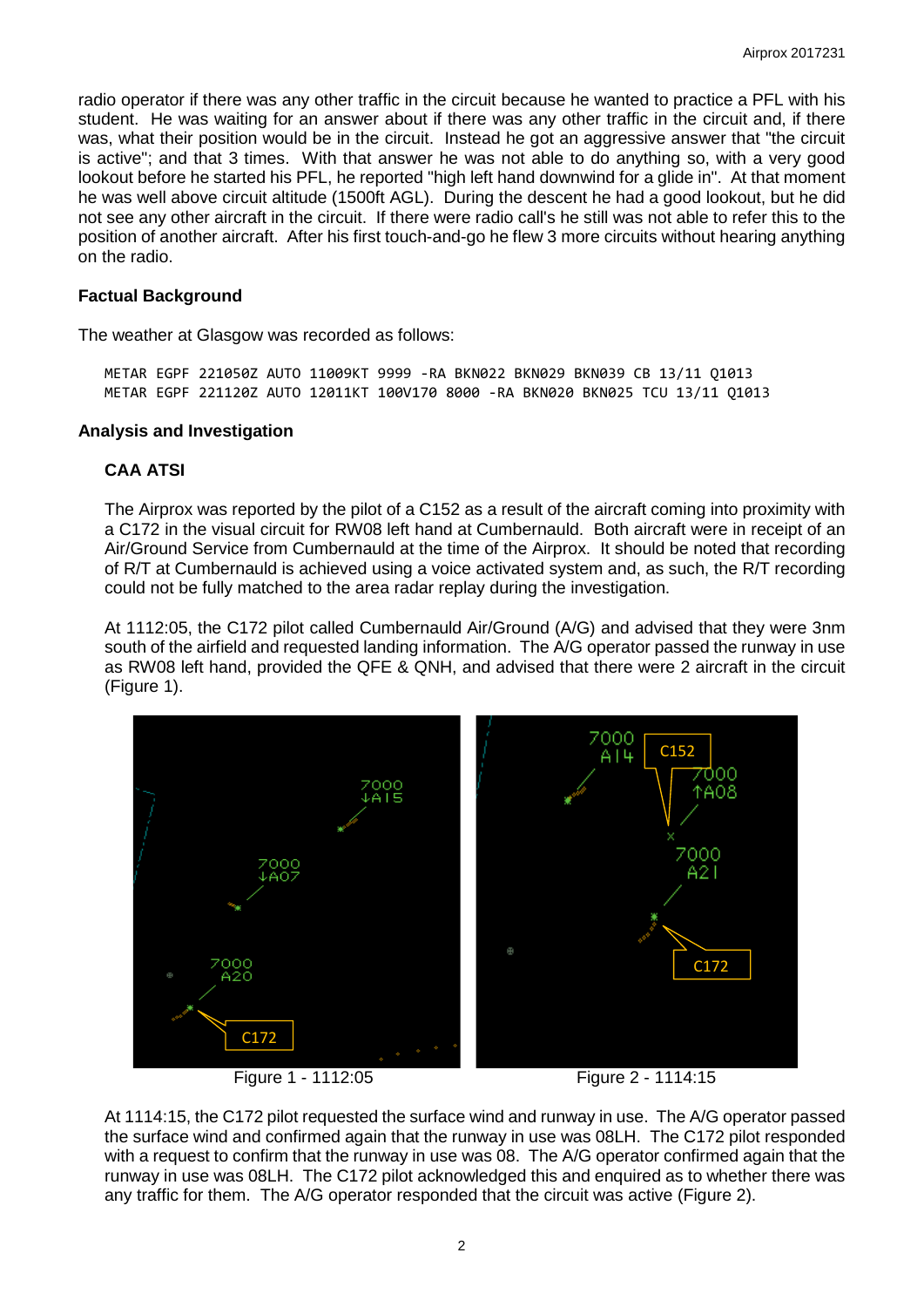Between the end of the transmission at 1114:55 and 1117:24 the C172 voice changed and the following R/T exchanges took place:

The C172 pilot asked if there was any other traffic in the circuit. The A/G operator responded again that the circuit was active. The C172 pilot responded (sounding quite exasperated) that this was why they had asked if there was any other traffic. The A/G operator (also sounding exasperated) asked someone else if they would like to respond to the C172 pilot and someone simply responded with the C172 callsign and the word "Affirm". The C172 pilot responded that they would like to make a practice forced landing and that they were now high left hand downwind RW08. The A/G operator responded that they had the C172 in sight, that the C172 pilot had just cut in front of another aircraft [the Airprox C152] who was on the downwind leg and advised that there was also an aircraft on final approach. The C172 pilot said they were looking for the traffic. The Airprox C152 pilot advised the A/G operator that they would take up a righthand orbit and that this was due to the C172, which was now just ahead and slightly above them. The C172 pilot advised that he had the aircraft over the runway in sight; however, the pilot would not have been in a position to sight the Airprox C152 which was by then behind them.



Figure 3 shows the position of the aircraft at 1115:39.

CPA occurred at 1116:37 with the aircraft displayed as being 0.7nm apart and at the same height (Figure 4).

The A/G operator advised the pilots of the C172 that the visual circuit was active several times but it would have aided their situational awareness if information on the positions of the aircraft within the circuit had been provided. Suitable phraseology can be found in CAP 413 Ch 4, Paras 4.144 to 4.153 'Aerodrome Air/Ground Communication Service Phraseology'.

A/G operators are required to provide traffic and weather information to pilots operating on and in the vicinity of the aerodrome. Such traffic information is based primarily on reports made by other pilots. Information provided by an A/G operator may be used to assist a pilot in making a decision; however, the safe conduct of the flight remains the pilot's responsibility.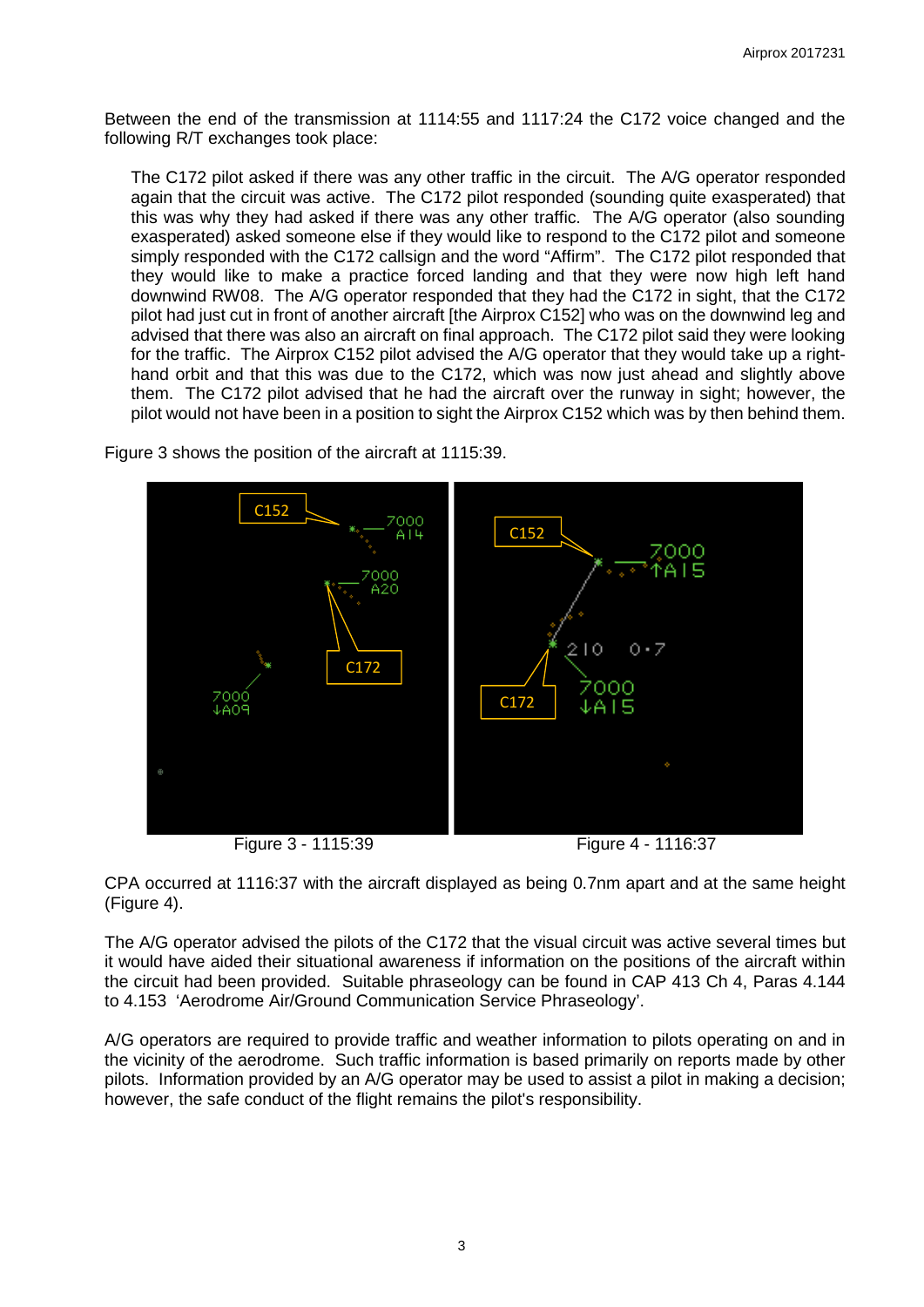## **UKAB Secretariat**

The C152 and C172 pilots shared an equal responsibility for collision avoidance and not to operate in such proximity to other aircraft as to create a collision hazard<sup>[1](#page-3-0)</sup>. An aircraft operated on or in the vicinity of an aerodrome shall conform with or avoid the pattern of traffic formed by other aircraft in operation<sup>[2](#page-3-1)</sup>.



Figure 5: Example Air/Ground operator's phraseology - CAP 413, Page 64

## **Summary**

An Airprox was reported when a C152 and a C172 flew into proximity in the visual circuit at Cumbernauld airfield at 1116 on Friday 22nd September 2017. Both pilots were operating under VFR in VMC, both pilots in receipt of an Air/Ground Service from Cumbernauld.

## **PART B: SUMMARY OF THE BOARD'S DISCUSSIONS**

Information available consisted of reports from the pilots of both aircraft, transcripts of the relevant RT frequencies, radar photographs/video recordings and reports from the appropriate ATC authorities.

The Board began by looking at the actions of the C172 pilot. Members noted that he had established himself in the Cumbernauld overhead in preparation to commence a Practice Forced Landing (PFL). Prior to commencing the PFL, the C172 pilot and his student had endeavoured to ascertain the position of the other aircraft in the visual circuit from the Cumbernauld A/G operator a number of times but, unfortunately, the replies had merely been that the circuit was active. Members agreed that this did not provide sufficient information regarding the number of aircraft that had reported in or re-joining the visual circuit, and that this would have hindered the C172 pilot's situational awareness regarding the number in the circuit and their last reported positions. The Board also noted that the ensuing R/T transmissions had prevented the C152 pilot from making his downwind call, and so the C172 pilot would have had no situational awareness that the C152 was downwind as he too turned downwind. Notwithstanding, members commented that it remained the responsibility of the pilot for the safe conduct of his flight when under an AGCS, and for integrating with the pattern of traffic as he joined; the Board agreed that, given the uncertainty of the situation, the C172 pilot should have remained in the overhead to ensure that he had identified the position of all the aircraft in the visual circuit prior to commencing his PFL.

The Board then looked at the actions of the C152 pilot. The GA member noted his comment about not being able to see the C172 joining because of the high wing of his aircraft, but stated that common practice was to lift the wing on such aircraft before turning downwind to assist in gaining situational awareness on other aircraft in or joining the circuit; this could have offered an opportunity for earlier sighting of the position of the C172, and he wondered whether the C152 pilot had done so. The Board noted that the C152 pilot had reported seeing the C172 descending from above, and that he said that they had flown within 20m of each other. Members found it difficult to reconcile the substantial

l

<span id="page-3-0"></span><sup>1</sup> SERA.3205 Proximity.

<span id="page-3-1"></span><sup>2</sup> SERA.3225 Operation on and in the Vicinity of an Aerodrome.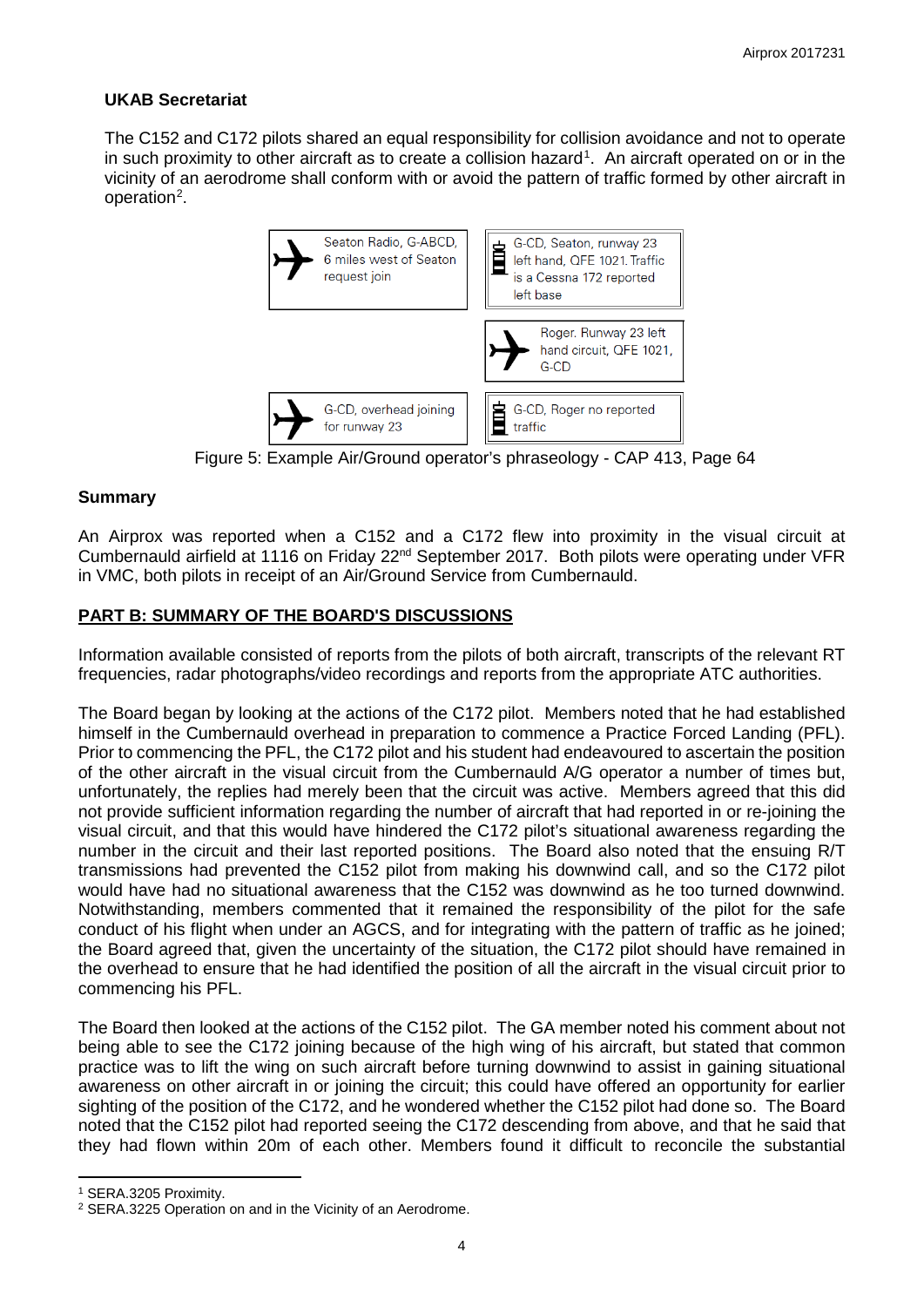difference between the 0.7nm separation seen on the radar recordings with the C152 pilot's report of 20m. Some members also wondered why, having seen the C172 descending in his 10 o'clock, the C152 pilot had not acted sooner to increase the separation before they became co-altitude. The Board noted that the second, non-Airprox C152 pilot's confirmation of the A/G operator's transmission had blocked the frequency and had restricted the opportunity for the C152 pilot to report downwind; had this transmission been made, this may have alerted the C172 pilot to the position of the Airprox C152.

The Board then looked at the actions of the A/G operator. They agreed that although he had passed the minimum information that was required of him, he had had the opportunity to provide more relevant Traffic Information to the C172 pilot based on the previous position reports from the other aircraft that were in and joining the visual circuit. Some members also commented that he was clearly able to see the aircraft in the circuit given that he had made a call to the C172 pilot that he had 'cut in front' of the C152. A protracted discussion then ensued about what an A/G operator could pass as Traffic Information in such circumstances. The CAA ATM Safety Regulation Specialist provided clarity in that 'An AGCS provides for the informal exchange of information on aerodrome conditions and other activities at the aerodrome between pilots and between pilots and an A/G Operator. It is used by pilots to announce their intentions in order to develop their situational awareness of other aerodrome traffic and includes the provision of information from an A/G operator on other aircraft in the aerodrome traffic circuit and in the vicinity of the aerodrome; this information being based primarily upon position reports made by other pilots. AGCS is not considered as an air traffic service (ATS) and Air/Ground operators may not utilise radiotelephony (RTF) phraseology which might imply the provision of an ATS*[3](#page-4-0)*.' Notwithstanding, nothing constrains an A/G operator who is able to view the circuit from providing suitable information to pilots about aircraft in the traffic pattern provided the information is couched in the correct form as contained in CAP 413. Ultimately, the Board were surprised that the A/G operator had not relayed the positions of the other aircraft in the circuit to the C172 pilot, but had, on the other hand, felt able to pass information to the C172 pilot that he had, in his opinion, 'cut up' another aircraft in the circuit.

The Board then looked at the cause and risk of the Airprox. Operating as they both were in a visual circuit under an AGCS, it was incumbent on both pilots to avoid collisions with each other, and for the C172 pilot to integrate with the C152 already in the traffic pattern. The Board agreed that in such circumstances the safe conduct of the flight remains the responsibility of the pilots, and that the C172 pilot should have done more to establish the positions of the other aircraft in the circuit prior to commencing his PFL. They therefore agreed that the cause of the incident was that the C172 pilot did not integrate with the C152 in the visual circuit pattern. That being said, the Board also agreed that there were two contributory factors that had a direct impact upon the incident. Firstly, that effective communications were not established by all active parties, and particularly between the C172 pilot and the A/G operator; the form and content of the R/T exchanges had not helped to reconcile the situation. The second contributory factor was that multiple calls and sub-optimal R/T had resulted in frequency congestion that had restricted the C152 pilot's ability to make his downwind call; this in turn had limited the C172 pilot's ability to gain situational awareness regarding the position of the C152. Turning to the risk, the Board noted that, although the C172 pilot had not seen the C152, the C152 pilot had seen the C172 and had turned to avoid. Noting also the recorded separation on radar of 0.7nm, the Board considered that, although safety had been degraded, there was no risk of collision. Accordingly, the degree of risk was assessed as Category C.

### **PART C: ASSESSMENT OF CAUSE AND RISK**

Cause: The C172 pilot did not integrate with the C152 in the visual circuit pattern.

 $\overline{a}$ 

Contributory Factor(s): 1. Effective communication was not established. 2. R/T congestion was such that the C152 pilot was not able to make a downwind call.

<span id="page-4-0"></span><sup>&</sup>lt;sup>3</sup> CAP 452, Chapter 4, Introduction states: AGCS radio station operators provide traffic and weather information to pilots operating on and in the vicinity of the aerodrome. Such traffic information is based primarily on reports made by other pilots. Information provided by an AGCS radio station operator may be used to assist a pilot in making a decision; however, the safe conduct of the flight remains the pilot's responsibility.